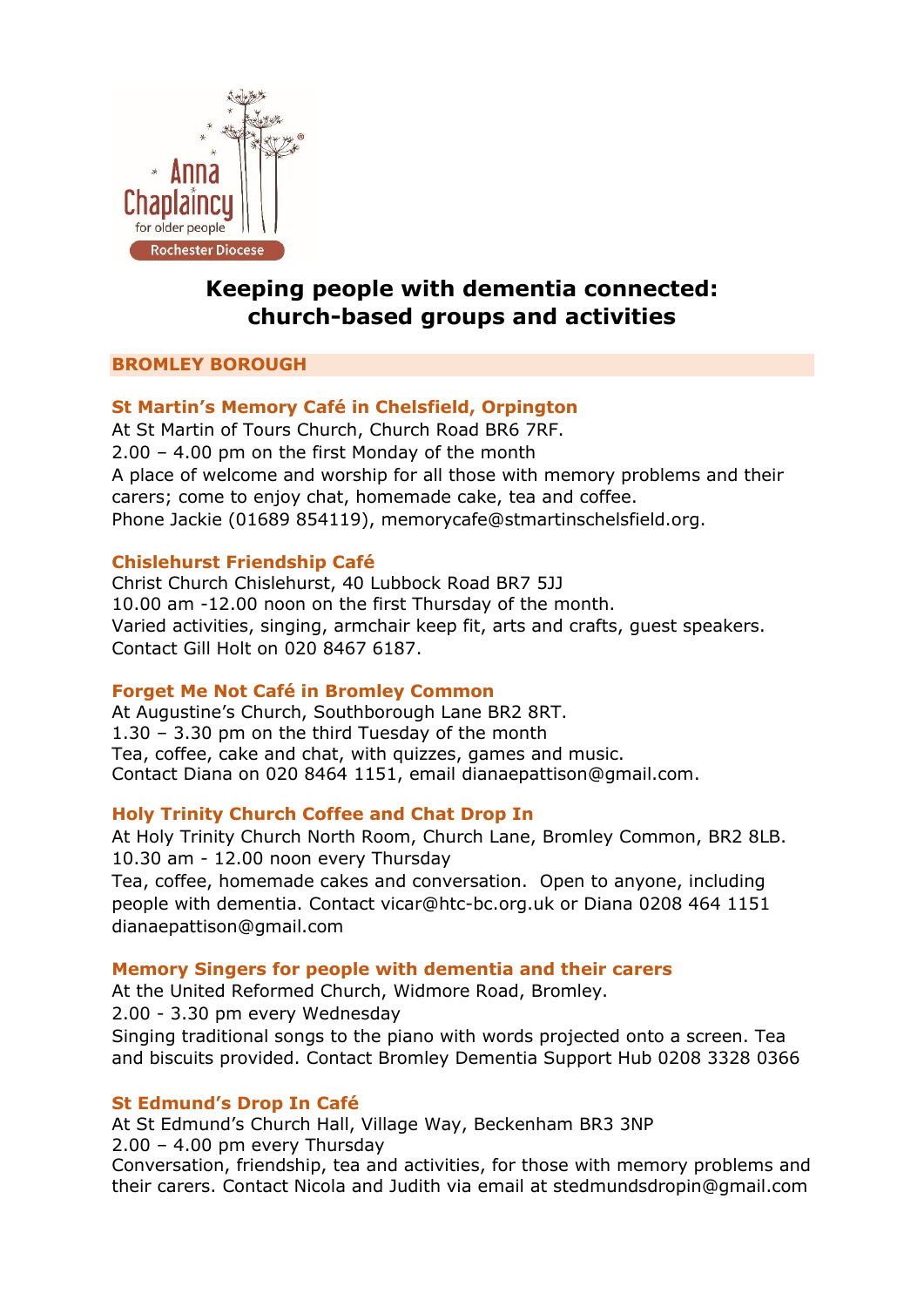## **MEDWAY**

#### **Gillingham Dementia Cafe**

At St Marks Church, Canterbury Street, Gillingham, ME7 5UA 1.00 – 3.00 pm on the second and fourth Wednesdays of each month Parking on site; toilet facilities available; wheelchair accessible. Come along and share in light refreshments, conversation, information and activities in a relaxed and friendly atmosphere. Phone Paul Harris on 07486 050163 or Pauline Jackson on 07950 191912.

#### **South Gillingham Messy Vintage**

At St Matthew's Church, Drewery Drive, Wigmore ME8 0NX 2.00 pm on the third Wednesday of each month A service for anyone who finds it difficult to get to a Sunday service or finds a conventional service too long. Messy Vintage is a short service with craft activity followed by tea and cake. Contact Jennie Spalding on 07495 089841.

#### **Carers Coffee Morning run by South Gillingham Churches**

At Dobbies Garden Centre café, Courteney Road, Gillingham ME8 0FB 10.00 am – 12.00 pm on the second Tuesday of each month For carers of friends and family members of all ages, supported by Carers First and Admiral Nurses. Bring the person you care for. Pop in for a few minutes or longer. Contact Maureen Cannon at maureen37deanwd@virginmedia.com.

#### **Rochester Cathedral Dementia Friendly Service**

At The Lady Chapel in Rochester Cathedral 2:30 on the third Monday of each month. Short service. Followed by tea and chat. Contact Christine Bostock [annachaplain84@gmail.com,](mailto:annachaplain84@gmail.com) phone 07563059756

#### **Hoo Companion Cafe**

At Hoo St Werburgh Church, Church Street, Hoo 1.00 – 3.00 pm on the third Friday of the month For anyone with a long-term condition (including dementia) and their carers Contact: Margaret Hollands 01634 251979

#### **Rochester Dementia Memory Cafe**

The Parish Centre, St Peter's Church, Delce Road, Rochester ME1 2EH 1.30 - 3.30pm on the fourth Friday of each month An opportunity for people living with dementia and carers to meet in a relaxed social setting. Have a cup of tea, a cake, and a chat and share information and experiences. Health and Care professionals make regular visits to the Cafe. Contact John Portman on 07989 783447 or [johnportman@talktalk.net](mailto:johnportman@talktalk.net) and on the website [www.parishofrochester.org.uk](http://www.parishofrochester.org.uk/) 

#### **Rochester Carers Group**

The Parish Centre, St Peter's Church, Delce Road, Rochester ME1 2EH 10.00 – 11.30 am on second Tuesday of each month with Carers First Come to meet others who are in a similar situation. Have a cup of tea and a chat, share experiences and information. Care and health professionals make regular visits to the group. Volunteers on hand to support the cared for person. Contact John Portman on 07989 783447 or [johnportman@talktalk.net](mailto:johnportman@talktalk.net)